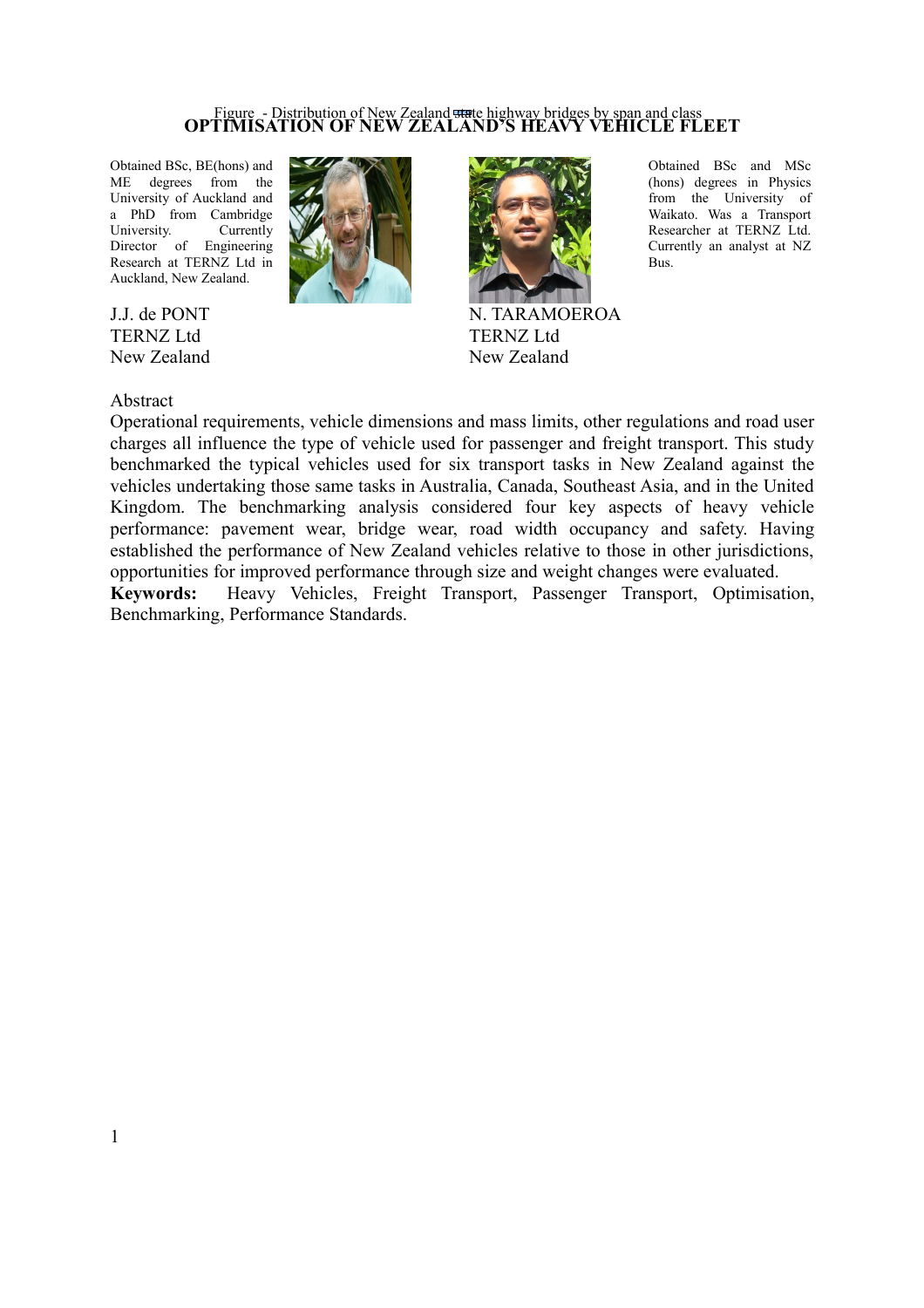# *1.* **Introduction**

Operational requirements, vehicle dimensions and mass limits, other regulations and road user charges<sup>[1](#page-1-0)</sup> all influence the type of vehicle used for passenger and freight transport in New Zealand. The aim of this research was: to improve the performance of New Zealand's heavy vehicle fleet in protecting the road and bridge infrastructure, to improve safety, to reduce environmental impact and to reduce congestion. To achieve this aim, the study:

- identified six typical road transport tasks and established the typical vehicle configuration used to undertake each of those tasks in New Zealand
- identified the vehicle configurations used to undertake the same tasks in Australia (Au), Canada (Ca), Southeast Asia (SEA), and the United Kingdom (UK)
- developed a set of performance measures that characterise infrastructure wear, road space, safety, efficiency and the environmental impact of a heavy vehicle
- benchmarked the performance of New Zealand vehicles against overseas vehicles
- determined the factors that currently prevent the best possible vehicles from being used
- identified new initiatives that could be introduced to produce better performance.

The six road tasks selected for the comparison of performance between vehicles from New Zealand and other countries were the transportation of:

- people by passenger coach
- bulk liquids
- bulk materials
- 40 foot ISO intermodal containers
- livestock
- refrigerated goods

Vehicle performance was assessed in terms of nine fundamental measures and four compound measures. The compound measures quantified key four aspects of heavy vehicle performance: pavement wear, bridge wear, road space and safety. All the compound measures were evaluated per unit of payload so that productivity is incorporated in the measures.

Because of space limitation this paper is only a brief summary of the study. A full description is available in the main report (Taramoeroa and de Pont, 2009) which is freely available online.

## *2.* **Methodology**

## *1.* **Vehicles**

Although there are several shorthand notation schemes in use for describing combination vehicles, none of these is capable of distinguishing the subtleties of the differences between some of the vehicle configurations used. Therefore we have developed a new notation which we call a TAC (tyre, axle, coupling) sequence. This notation uses a letter code for each axle where the letter describes the axle type and the tyre configuration. Between each letter code

<span id="page-1-0"></span><sup>1</sup> In New Zealand the road tax on heavy vehicles is collected through road user charges which apply to all vehicles powered by diesel fuel and all others with gross weights over 3.5 tonnes. The schedule of charges is based on gross vehicle weight, axle configuration and distance travelled and is intended to reflect the costs imposed by the vehicle on the road transport system.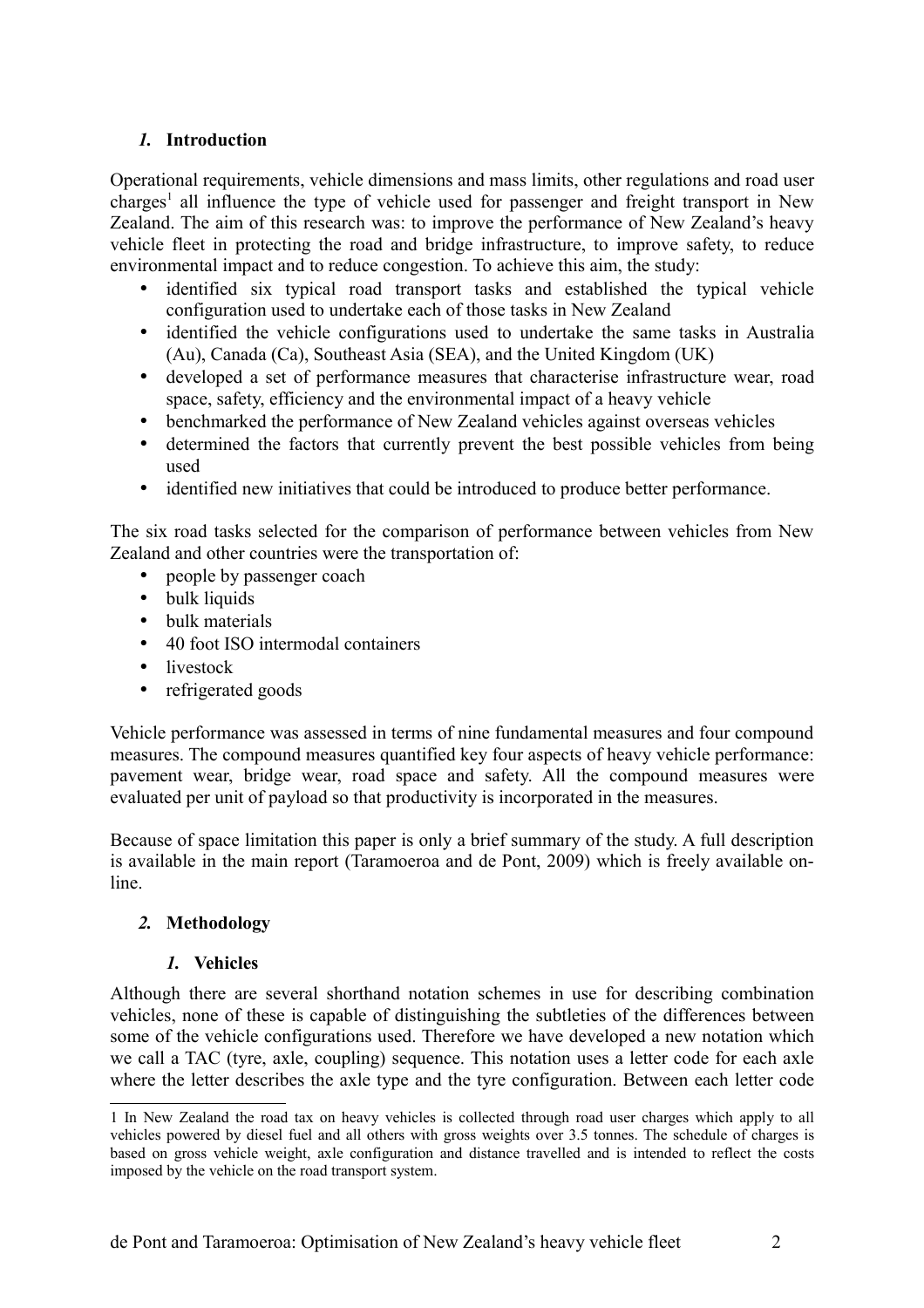there is a symbol which describes the type of connection between the axles. The absence of a symbol implies the axles are part of the same group. The letters and symbols used are shown in [Table](#page-2-0) and [Table .](#page-2-2)

| Axle type                                       | <b>Tyre configuration</b> |             |  |
|-------------------------------------------------|---------------------------|-------------|--|
|                                                 | Single                    | <b>Dual</b> |  |
| Actively steered axle (eg steer axle)           | a                         | A           |  |
| Passively steered axle (self-steering axle)     | р                         | P           |  |
| Non-steering drive axle                         | d                         | D           |  |
| Non-steering fixed axle (eg pusher or tag axle) |                           | F           |  |

#### <span id="page-2-0"></span>**Table - Axle and tyre configurations with their designated letter symbols.**

## <span id="page-2-2"></span>**Table - Connection types and the designated character symbols.**

| <b>Coupling type</b>                                       | Coupling                 |
|------------------------------------------------------------|--------------------------|
| Chassis                                                    | $\overline{\phantom{0}}$ |
| Fifth wheel, kingpin and semi-trailer chassis              | $\lambda$                |
| Pin, tow-eye, drawbar and turntable (fixed dolly assembly) |                          |

Applying this system we can see that the sequence, aa-DD^ffpp, denotes a twin steer 4-axle tractor towing a 4-axle semi-trailer with the rear two axles being self-steering. The drive axles are fitted with dual tyres and all other axles are fitted with single tyres.

For the five jurisdictions considered, the vehicle configurations selected for analysis were as shown in [Table](#page-2-1) and these were matched to the six transport tasks as shown in [Table .](#page-3-0) It should be noted that there are significant differences in the size and weight regulations between the jurisdictions and thus there are corresponding differences in the payload capacities of the same vehicle configuration operating in different jurisdictions. For example, in four of the jurisdictions the typical coach is a 3-axle vehicle with a twin-tyred drive axle and a single-tyred tag axle. However, the passenger capacity varies from 50 in New Zealand and Australia to 55 in Canada because of differences in maximum allowable length and axle loads.

For the freight carrying vehicles, the payload capacities were determined from the weights and dimensions limits applicable in the country being analysed. In Australia and in Europe there are weight concessions for vehicles fitted with road-friendly suspensions. These were assumed to apply. The exception was Southeast Asia where most developing countries in have limited regulations for weights and dimensions and there is a high level of non-compliance with these rules (World Bank 2005; Marketing and Development Research Associates 2006). As many of the trucks in Southeast Asia are sourced from Europe, it was assumed that countries in Southeast Asia abide by the weights and dimensions rules of the European Community. At least one Malaysian heavy vehicle manufacturer designs their vehicles to rated loads equivalent to those of the European Community.

## <span id="page-2-1"></span>**Table - Description of the selected vehicles and their notation.**

| Country | <b>TAC sequence</b> | <b>Description</b> |
|---------|---------------------|--------------------|
|         |                     |                    |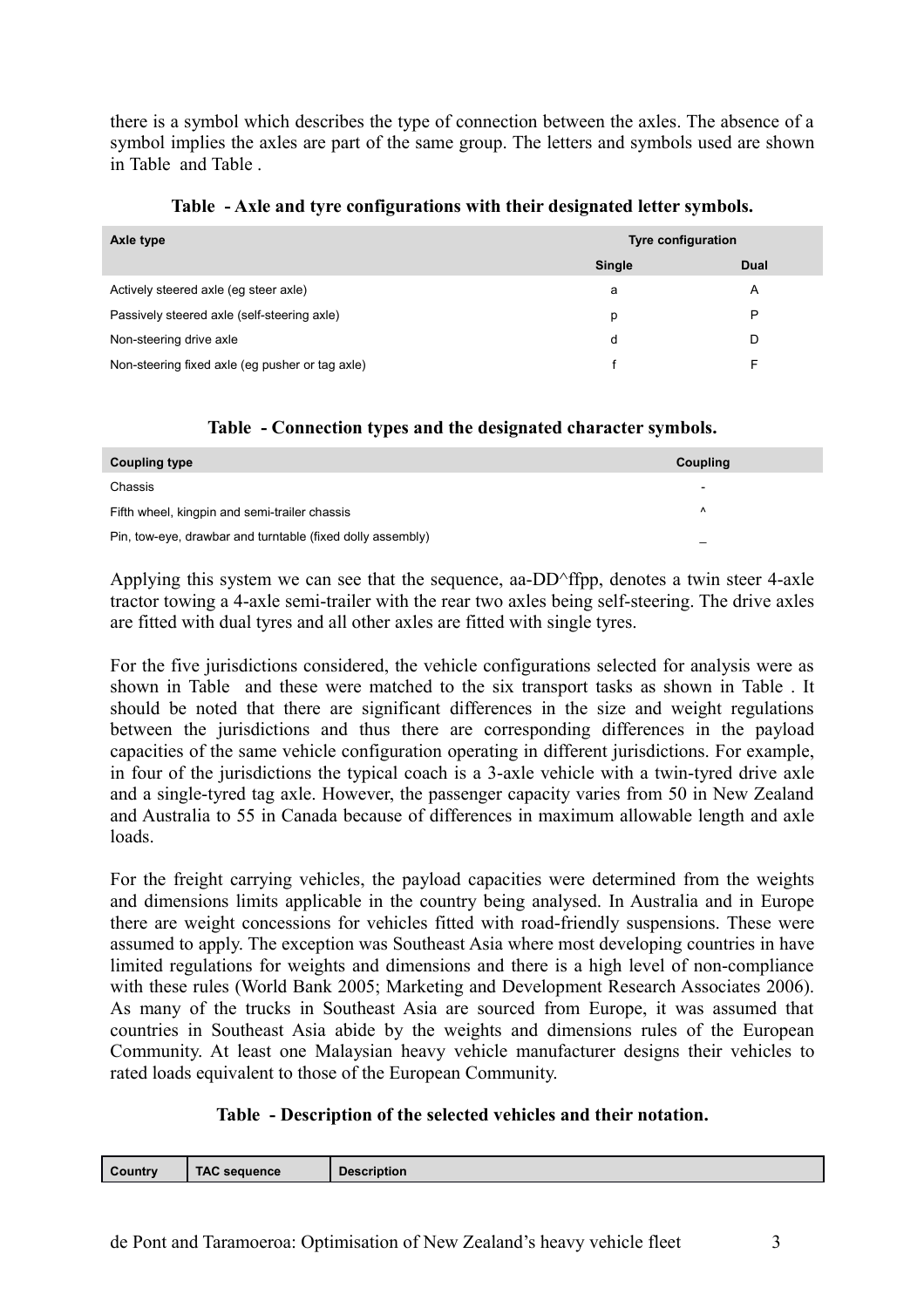|             | a-DD^FFF                | Six-axle tractor semi-trailer                                                |  |  |
|-------------|-------------------------|------------------------------------------------------------------------------|--|--|
| Au          | a-DD^FFF^FFF            | Nine-axle B-train                                                            |  |  |
|             | a-DD_F-FF               | Six-axle truck and full trailer                                              |  |  |
| Au50        | a-Df                    | 50-passenger three-axle coach with tag axle                                  |  |  |
| Сa          | a-DD^FF                 | Five-axle tractor semi-trailer                                               |  |  |
|             | a-DD^FFF                | Six-axle tractor semi-trailer                                                |  |  |
| Ca55        | a-Df                    | 55-passenger three-axle coach with tag axle                                  |  |  |
| <b>NZ</b>   | a-DD^FFF                | Six-axle tractor semi-trailer                                                |  |  |
|             | aa-DD <sup>^</sup> ffpp | Eight-axle tractor semi-trailer with twin rear-mounted self-steering axles   |  |  |
|             | a-DD^FFF^FF             | Eight-axle B-train <sup>*</sup>                                              |  |  |
|             | aa-DD FF-FF             | Eight-axle truck and full trailer                                            |  |  |
| NZ50        | a-Df                    | 50-passenger three-axle coach with tag axle                                  |  |  |
| <b>SEA</b>  | a-DD <sup>^</sup> FF    | Five-axle tractor semi-trailer                                               |  |  |
|             | a-DD                    | Three-axle rigid truck                                                       |  |  |
| SEA44       | a-D                     | 44-passenger two-axle coach                                                  |  |  |
| UK          | a-D <sup>^</sup> fff    | Five-axle tractor semi-trailer                                               |  |  |
|             | a-fD <sup>^</sup> fff   | Six-axle tractor semi-trailer with pusher axle and wide-single trailer tyres |  |  |
|             | a-DD_F-FF               | Six-axle truck and full trailer                                              |  |  |
| <b>UK52</b> | a-Df                    | 52-passenger three-axle coach with tag axle                                  |  |  |

## <span id="page-3-0"></span>**Table - Description of the selected vehicles by country and transport task.**

| <b>Task</b>           | Country      |                         |                         |            |                                           |
|-----------------------|--------------|-------------------------|-------------------------|------------|-------------------------------------------|
| description           | Au           | Ca                      | <b>NZ</b>               | <b>SEA</b> | <b>UK</b>                                 |
| Passenger coach       | a-Df         | a-Df                    | a-Df                    | a-D        | a-Df                                      |
| <b>Bulk liquids</b>   | a-DD^FFF^FFF | $a$ -DD <sup>A</sup> FF | aa-DD FF-FF#            | a-DD       | a-D <sup>^</sup> fff                      |
| <b>Bulk materials</b> | a-DD F-FF    | a-DD^FFF                | a-DD FF-FF              | a-DD       | a-D <sup>^</sup> fff                      |
| Intermodal containers | a-DD^FFF     | a-DD^FFF                | a-DD^FFF                | a-D^FF     | $a$ -fD <sup><math>\wedge</math>fff</sup> |
| Livestock             | a-DD^FFF^FFF | $a$ -DD <sup>A</sup> FF | aa-DD FF-FF             | a-DD       | a-D <sup>^</sup> fff                      |
| Refrigerated goods    | a-DD^FFF^FFF | $a$ -DD <sup>A</sup> FF | aa-DD <sup>^</sup> ffpp | a-DD       | a-D <sup>^</sup> fff                      |

#### *2.* **Performance Measures**

Particular aspects of a vehicle's performance can be characterised through the use of standardised performance measures. An issue that then arises is that improving one aspect of performance may cause another aspect to deteriorate. For example, improving a combination vehicle's low speed manoeuvrability will generally worsen its high speed dynamic performance (Fancher and Winkler, 2007). This creates a problem of how to balance this trade-off and how to rank vehicles where, for example, one has superior low speed performance but inferior high speed performance.

In the analysis we identified three broad categories of vehicle performance that regulators would expect to manage. These are:

• Infrastructure impacts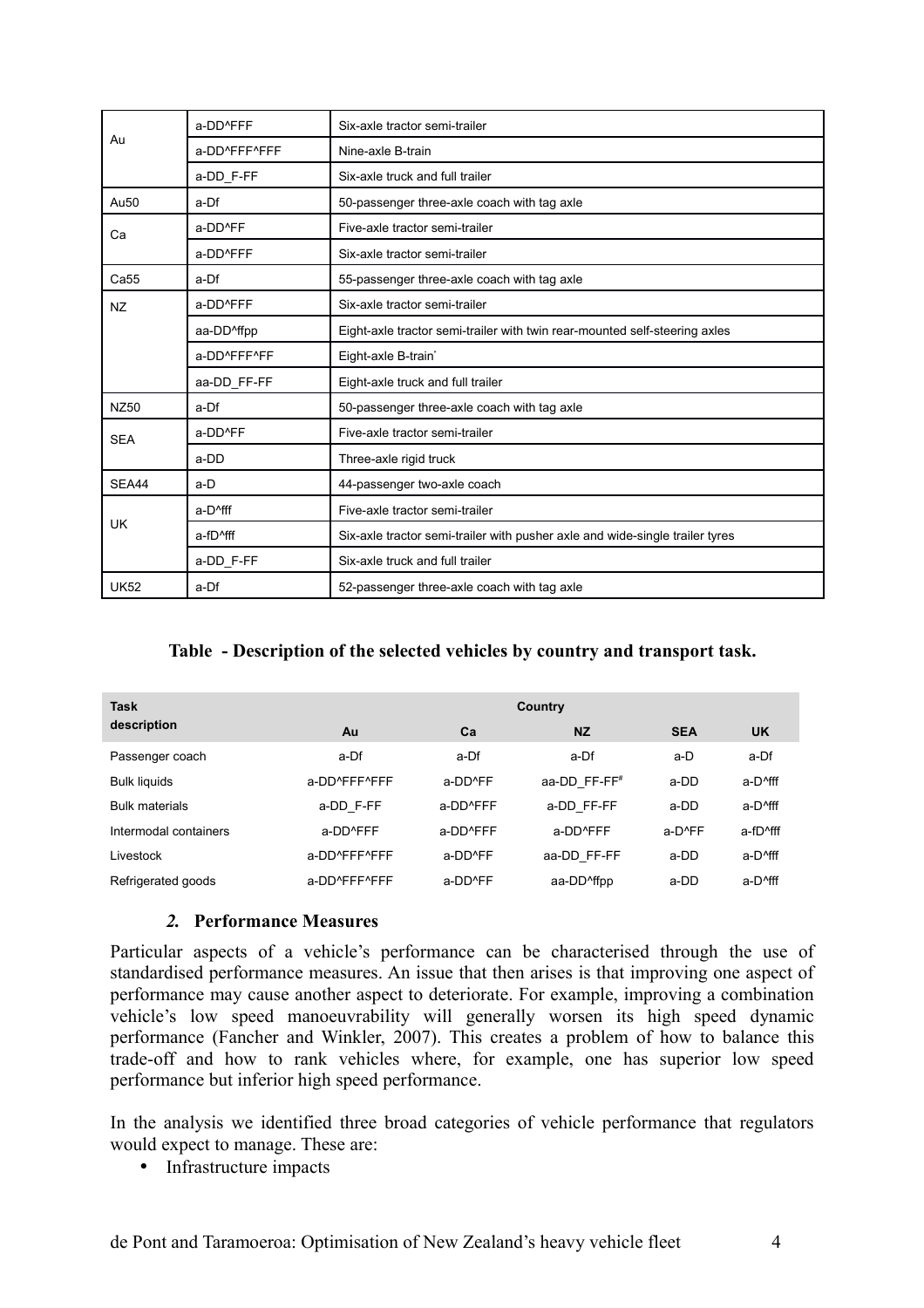- Road space requirements
- Safety performance

A fourth important category is environmental impact which was not considered explicitly but is incorporated implicitly to a degree through the productivity factor. Each of the compound measures developed for the other three categories includes payload so that higher productivity produces a better score. Thus, implicitly, vehicles with lower environmental impacts achieve a better ranking.

Within each category there are one or more aspects of vehicle performance, which can be characterised using performance measures that will contribute to the overall category rating. Category ratings were developed by combining the relevant performance measures.

#### *Infrastructure Impacts*

The main infrastructure impacts are pavement wear and bridge wear. Pavement wear was quantified in terms of **standard axle repetitions (SAR)** which represent the amount of accumulated pavement wear. The number of SAR applied by an axle or axle group is determined by the weight of the axle or group divided by a reference weight for that axle configuration raised to a power. The pavement design guide used in Australia and New Zealand (Austroads, 2004) specifies reference weights for the common axle group and tyre configurations and uses a fourth power to calculate the equivalent number of standard axle loadings for a given axle weight. The fourth power relationship has its origins in the AASHO road test undertaken 50 years ago in the USA (Highway Research Board, 1961). Although there has been some debate over the validity of a fourth power relationship for New Zealand pavements (Arnold et al 2005), it is still the basis for current pavement design and management practice in New Zealand and so we have used it for this analysis. The total SAR of a vehicle is the sum of the individual SAR produced by each of its axle groups. The measure of pavement impact used was:

Pavement Impact= PayloadSAR

Based on experimental data and fracture mechanics principles, the wear of steel bridge components is proportional to the magnitude of the stress cycles raised to the third power (Transportation Research Board 2003). The amount of accumulated wear may then be formalised by a third power wear accumulation law based on constant stress cycles. However, in cases where one stress cycle dominates the others, the amount of accumulated wear can be approximated by the maximum stress cycle raised to the third power. For girder bridges, the stress is proportional to the bending moment. Thus the maximum stress cycle can be represented by the **peak bending moment (PBM)**. In this study, bridge wear is quantified in terms of the magnitude of the PBM raised to the third power.

Bridge Impact=PayloadPBM3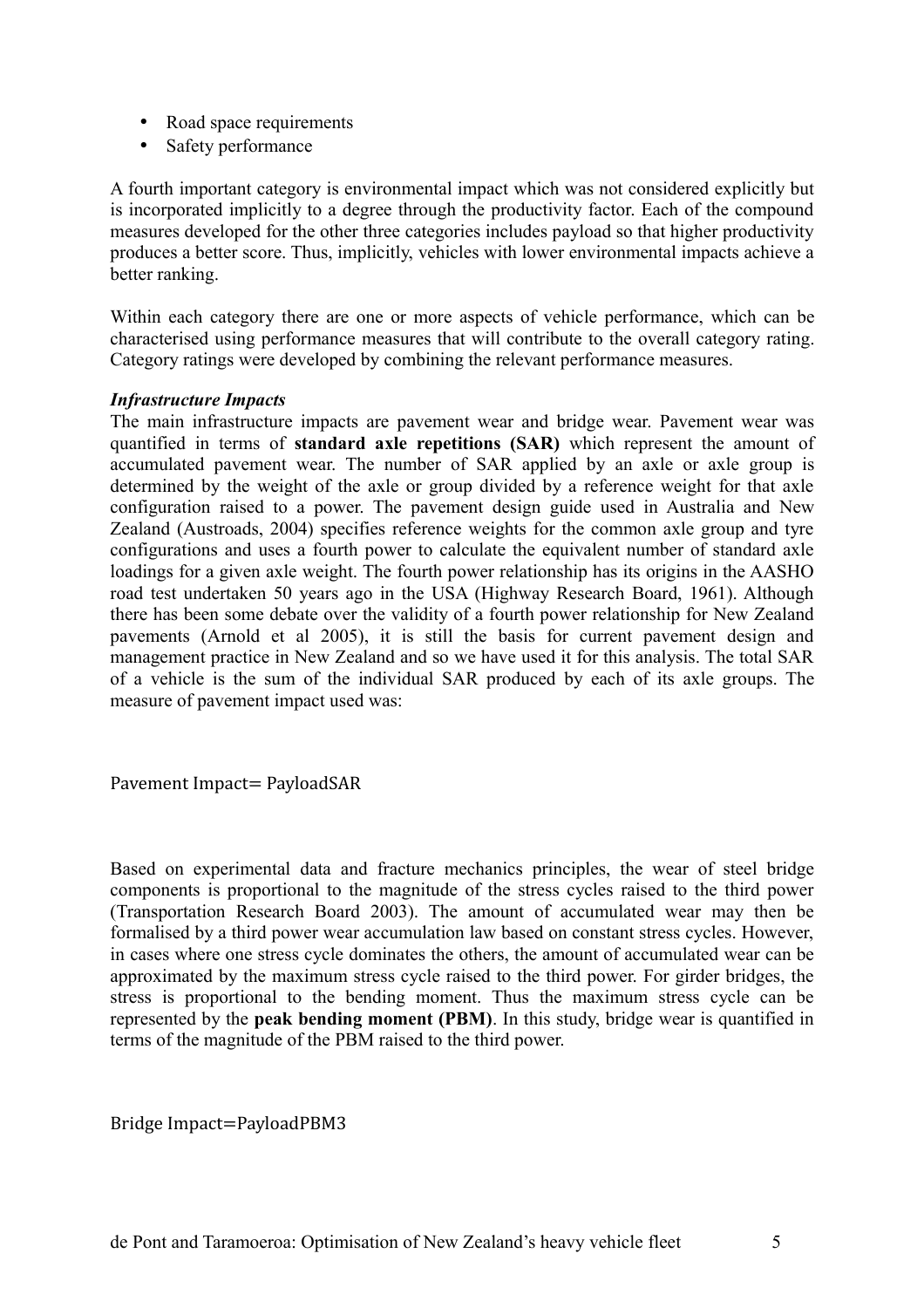Lower values indicate better performance in terms of reducing the wear caused to the bridge infrastructure. Roberts and Heywood (2001) present an inventory of 2358 state highway bridges in New Zealand by span and class. These bridges can be characterised as follows:

- half are constructed from steel reinforced concrete
- a large number were built in the 1940s and the 1960s
- a significant number were designed to carry loads lower than the current design standard
- a significant number are in the 12–13m span range, and many of these bridges have a low class or strength value.



Because there are a significant number of bridges in the 12–13m span range and many of these bridges have a low class or strength value, a span of 12.5m was used as the reference bridge span, although other bridge spans were also considered. The bridges were assumed to be simply-supported beams and the axle loads applied to these bridges were assumed to be point loads.

In comparing the different vehicles and freight tasks, pavement and bridge impacts were considered separately. No attempt was made to combine the measures.

#### *Road Space Requirements*

There are two aspects to road space requirements. During low speed turns the path of the rear of the vehicle will track inboard of the path of the steer axle and that of the front of the vehicle. This offtracking is determined primarily by the vehicle geometry. This behaviour can be characterised using a performance measure called low speed offtracking (LSO). Several variations of LSO have been used in different studies. In this study we have used the following definition.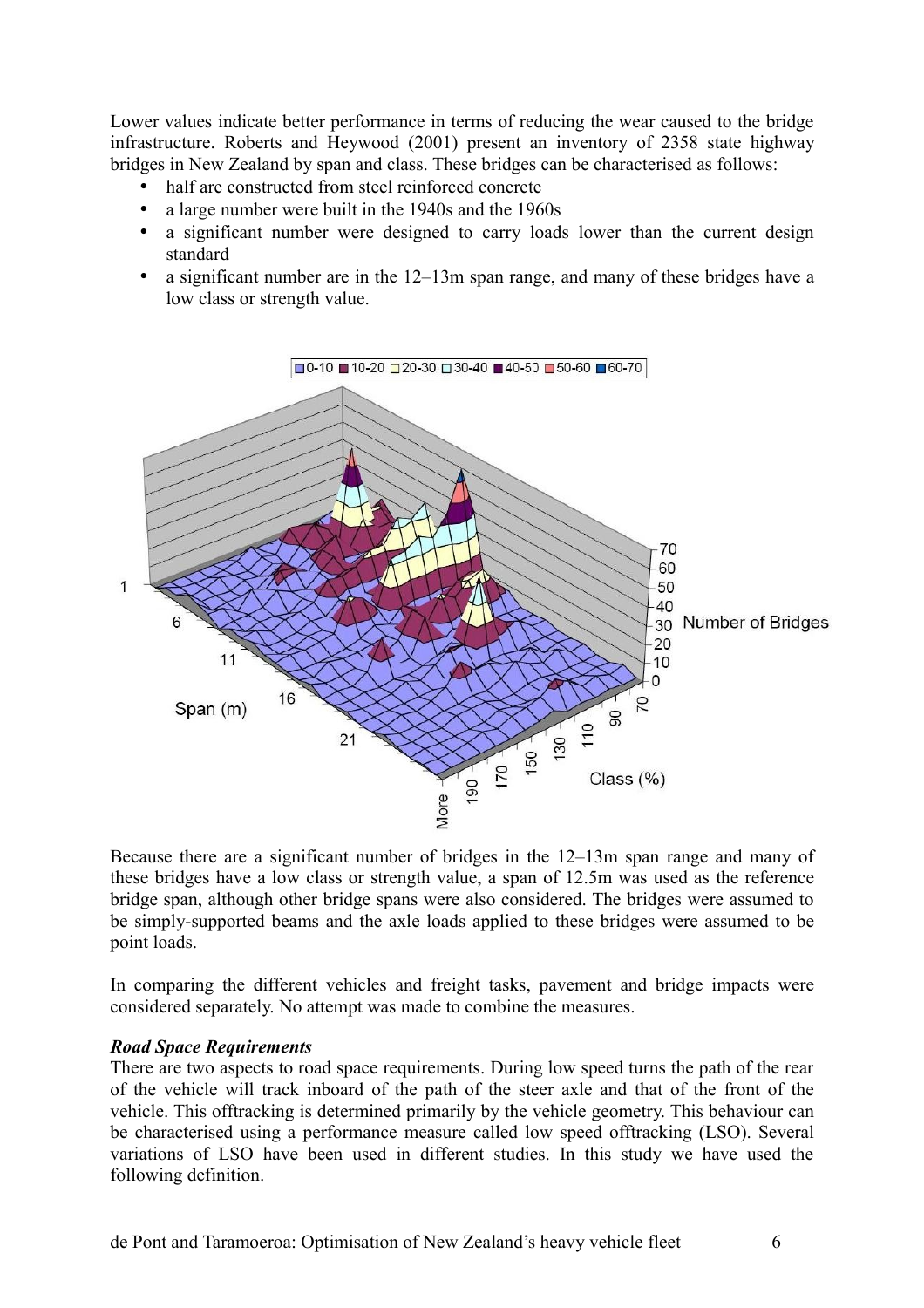**Low-speed offtracking (LSO)** is the maximum distance between the path of the steer axle centre and the path of the most inboard trailing axle centre when negotiating the prescribed low-speed turn. The LSO manoeuvre used is that defined in Schedule 8 of New Zealand's Vehicle Dimensions and Mass Rule 41001. This manoeuvre is based on that used in the weights and dimensions study on heavy trucks in Canada (LTSA, 2002, Roads and Transportation Association of Canada, 1986). It consists of a 9.8m radius 90° turn undertaken at 8km/h.

In high speed turns, the lateral accelerations generate lateral forces in the outward direction. These are balanced by forces in the opposite direction at the road-tyre interface. For the tyres to generate lateral forces requires a slip angle and thus the rear of the vehicle tracks outboard of the steer axle. The performance measure used to characterise this behaviour is **high-speed offtracking (HSO)** which is defined as the maximum distance between the path of the steer axle centre and the path of the most outboard trailing axle centre when negotiating the prescribed high-speed turn. Lower values of HSO indicate better performance in terms of the occupied road width on high-speed turns. The manoeuvre used for measured HSO in this study was that specified in the Roads and Transportation Association of Canada (1986) vehicle weights and dimensions study. This consists of a 393.2m radius turn undertaken at 100km/h.

In both cases the total road width required is the vehicle width plus the offtracking. To give an overall road space requirement indicator these two performance measures were combined as follows:

Road Space Impact=PayloadVehicle Width+LSO2.9x(Vehicle Width+HSO0.345))2

The subscript on the performance measures indicate that any vehicle with a score lower than that value is given the score for that value. That is  $LSO<sub>2.9</sub>$  means that any vehicle with an LSO value of less than 2.9m is given a score of 2.9m. The reason for this is that we assume that at the level of performance the vehicle will comfortably fit on the network and there will be no further gains from additional reduction in LSO. The reason for raising the score by a power is to increase the penalty for poor performance. Using a linear relationship did not provide sufficient "disincentive" for vehicles that would not fit on the existing network. Second power produces a relationship that seems reasonable.

## *SafetyPerformance*

There are a number of performance measures that have been used to characterise the safety of vehicles. Some of the most important are:

**Static roll threshold (SRT)** is used to determine a vehicle's roll over stability during steady speed cornering. The SRT is the maximum level of lateral acceleration that a vehicle can sustain when cornering before all wheels on one side lift off the ground. Higher values of SRT indicate better performance in terms of rollover stability. For combination vehicles, the worst performing vehicle unit with the lowest value of SRT determines the SRT of the combination.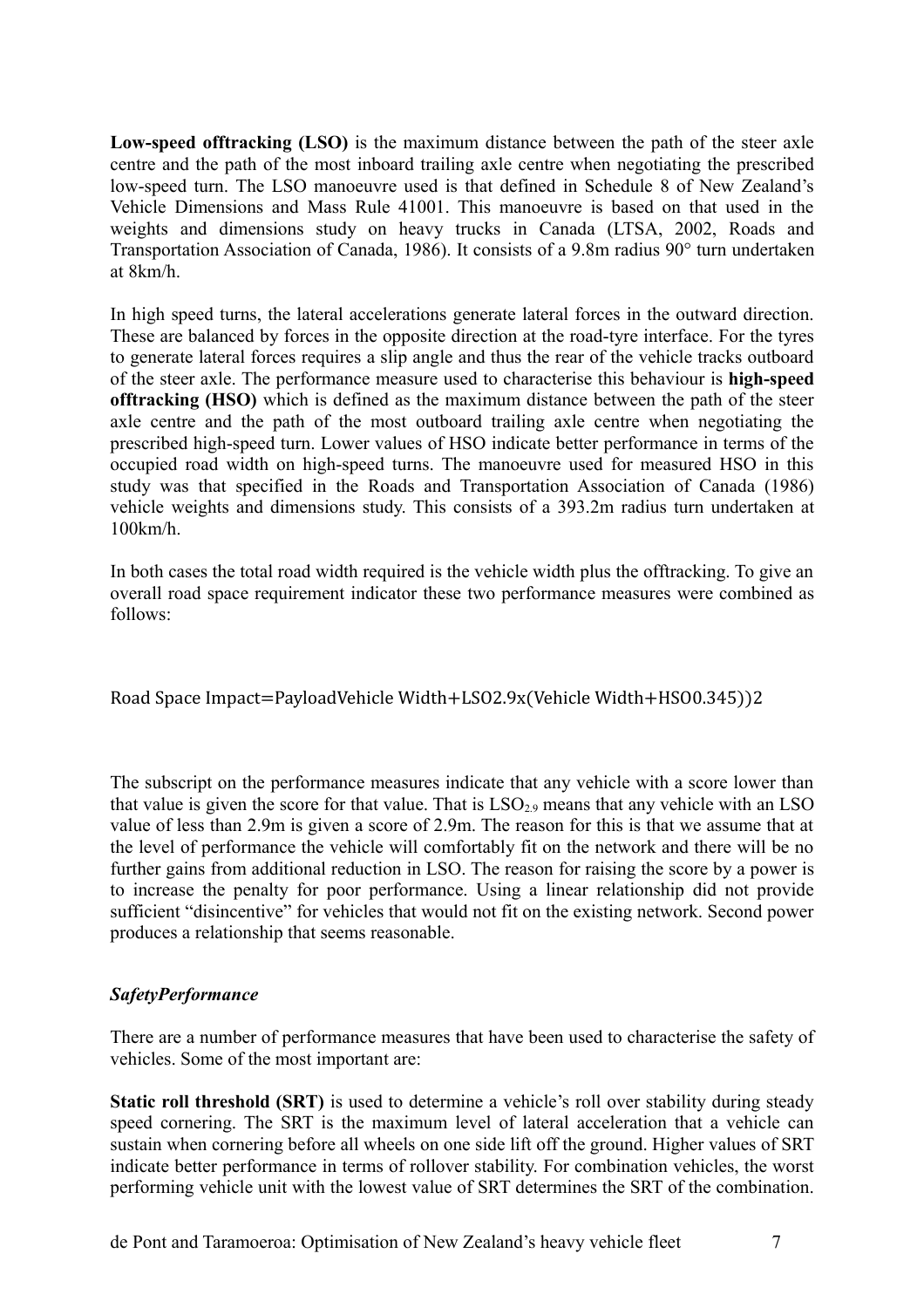Roll-coupled vehicles such as tractor semi-trailers and B-trains are considered to be one vehicle unit because the vehicle does not roll until the whole combination rolls.

**Load transfer ratio (LTR)** is the proportion of the axle load that is transferred from one side of the vehicle to the other when negotiating the prescribed high-speed path-change or evasive manoeuvre. Lower values of LTR indicate better performance in terms of rollover stability on high-speed path changes. For combination vehicles, the worst performing vehicle unit with the highest LTR determines the LTR of the combination. Roll-coupled vehicles such as tractor semi-trailers and B-trains are considered to be one vehicle unit.

**High-speed transient offtracking (HSTO)** is the maximum lateral excursion of the path of the most outboard trailing axle centre relative to the path of the steer axle centre when negotiating the high-speed path-change or evasive manoeuvre. Lower values of HSTO indicate better performance in terms of lane keeping with less intrusion into an adjacent lane or shoulder.

**Rearward amplification (RA)** is the ratio of the peak lateral acceleration of the rearmost vehicle unit's sprung mass to that of the peak lateral acceleration of the steer axle's unsprung mass when negotiating the prescribed high-speed path-change or evasive manoeuvre. Lower values of RA indicate better performance in terms of a vehicle's reduced tendency of whipping.

Yaw damping ratio (YDR) is the rate at which yawing oscillations of the rearmost vehicle unit decay following the prescribed high-speed steering pulse input. Higher values of YDR indicate better performance in terms of how quickly a vehicle's yawing oscillations are brought under control. Low values of YDR can contribute to increased driver fatigue and in extreme cases can cause loss of control. Drivers often refer to this vehicle characteristic as snaking.

The overall safety performance measure developed for this study is given by

## Safety Impact=SRT32 .Payload(LTR x RA x HSTO)13

The three measures in the denominator all relate to the vehicle's performance during an evasive manoeuvre. The  $\frac{1}{3}$  power was introduced so that the influence of this aspect of performance did not dominate the score. SRT appears in the numerator because increasing SRT implies better performance while for the other measures increasing value implies poorer performance. The exponent of  $\frac{3}{2}$  applied to the SRT was selected so that, for the vehicles analysed, the graph of the inverse of the safety impact score versus SRT had approximately the same shape as the graph of relative crash rate versus SRT found by de Pont et al (2000). Yaw damping was not included in the measure because all of the vehicles in the study had acceptable YDR values (>15%) and de Pont et al (2000) found no clear relationship between YDR and crash rate for vehicles with this level of YDR.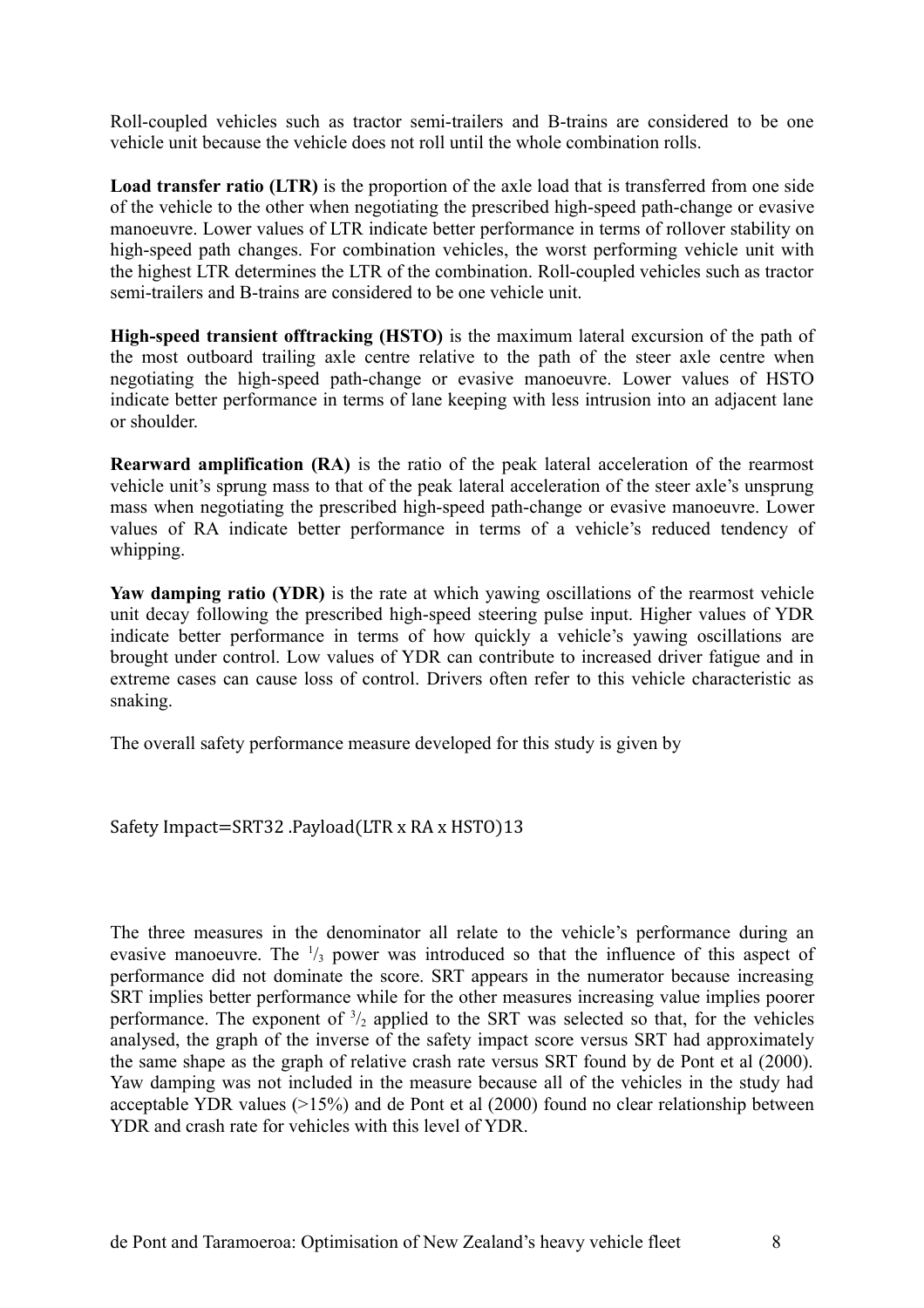## *3.* **Results**

The study compared 30 vehicle-freight task combinations using nine specific performance measures and four category measures. It is not possible to present the full scope of the findings within this paper so we will limit ourselves to a selection of interesting results. For more detail the reader is referred to the technical report (Taramoeroa and de Pont, 2009).

With respect to pavement impacts, the New Zealand vehicles were the best performing for all freight tasks. This is not surprising because New Zealand has a weight-distance based road user charging regime in which pavement wear costs are allocated using the same fourth power relationship as was used to calculate the pavement impact rating in this study. An effect of the road user charging system is that it encourages operators to select vehicle configuration with more axles than are strictly needed to meet the weight regulations.

Interestingly Australia was in second place for pavement impacts for five of the six freight categories. For three of these freight categories this was due to the use of B-trains which are very productive and use tridem axle groups which are relatively road friendly. For bulk materials the Australian truck and dog trailer was better than the semi-trailers and rigid trucks used in the other jurisdictions while the passenger coach was better because of the lower axle load limits.

In terms of bridge impacts, the New Zealand vehicles again scored well being the best performers for three of the freight tasks and in second place for a further two. To some extent this is a reflection of the bridge formula in the New Zealand Vehicle Dimensions and Mass Rule. By international standards, the axle weight limits are relatively low and the axle spacings required relatively large.

For both the pavement impact and bridge impact measures the UK and South East Asia ranked poorly. The reason for this is that they allow relatively high axle loads but use relatively short vehicles with relatively low gross combination weights.

These characteristics are more advantageous when considering the road space requirements and the UK vehicles achieved the highest rank for four of the six freight tasks as well as second place in a fifth task. Interestingly the New Zealand vehicles achieved the top ranking in the other two freight tasks and were second for a further three freight tasks. The reason for this is that New Zealand uses truck and dog trailers extensively and these have good manoeuvrability together with reasonable payload capacity.

With regard to safety impact the Canadian vehicles achieve the best performance with the top ranking in four of the freight tasks and second ranking in the other two. The reason for this is that the Canadians use tractor semi-trailer combinations extensively which have very good safety performance. The UK also uses semi-trailers widely but their vehicles are shorter than the Canadian ones and thus tend to be less stable because the payload centre of gravity is higher. The New Zealand vehicles achieved one first place ranking, two second places, two third places and one fourth place. If the safety rankings for all freight tasks are summed, the Canadian vehicles are best with a score of 8 (four firsts and two seconds), New Zealand vehicles score 15, Australian vehicles 18, UK vehicles 19, and South East Asian vehicles 30.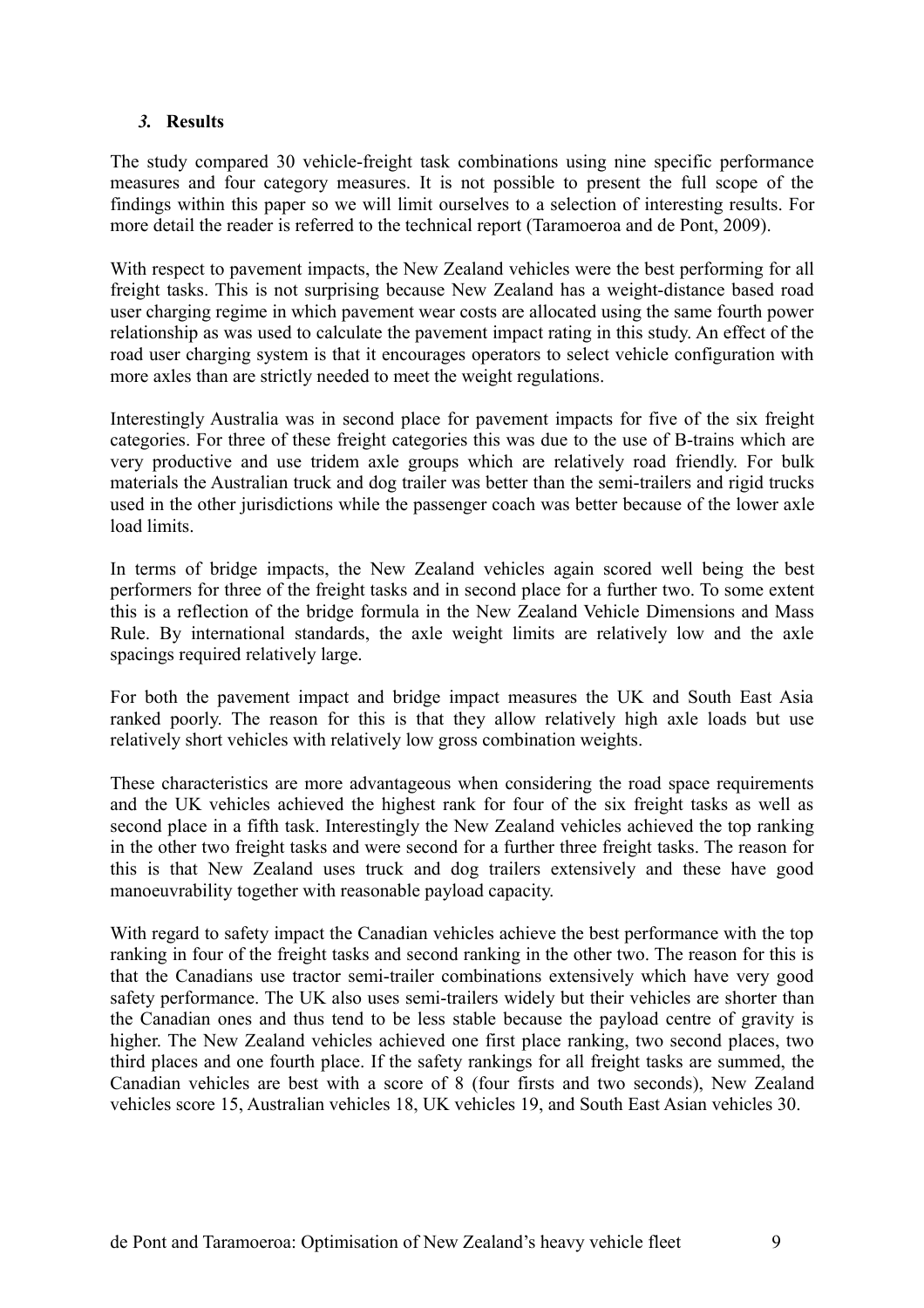# *4.* **Optimisation of Vehicle Configurations**

The measures developed in this study provide a basis for identifying more optimal vehicle configurations. For example, if we consider the transport of bulk liquids. In New Zealand the typical vehicle configuration used for this task is a 4-axle truck and 4-axle dog trailer combination operating at 20m overall length and 44-tonne gross combination weight. In the international comparison, using the four compound performance measures, this vehicle ranked first for pavement impacts, bridge impacts and road space requirements but only fourth for safety.

There have been proposals from various industry sectors to increase the allowable gross combination weights. Typically these would allow this vehicle to operate at 50-tonne. If we increase the gross combination weight to 50-tonne without changing the vehicle's dimensions we find that the road space impact measure improves because the road space requirements are unchanged and the vehicle carries more payload. However, the other three measures all deteriorate. That is, the decline in performance is greater than the productivity gain and so the combined effect is negative. The decline in the two infrastructure impact measures is not too serious for two reasons. First, the vehicle is best performer internationally in this regard and retains the number one ranking after the weight increase. Second, in New Zealand the cost of infrastructure wear is recovered directly from the road users using the same pavement impact model. Thus the truck operator will incur higher road user charges for the additional weight and thus will not use the weight capacity if it is not profitable to do so. However, the decline in safety performance is more serious. The vehicle already has a low international ranking in this regard.

However, if we increase the vehicle's length in conjunction with the weight increase we can improve its safety. For example, if we consider a 23m long vehicle operating at 50 tonne. In this we need to allow extra tare weight for the extra length and so the productivity gain is not quite as high. This vehicle achieves a gain in safety performance and a gain in bridge impact performance but loses road space performance and pavement wear performance. However, it retains its number one ranking internationally for both these aspects while improving its safety ranking and thus is a better vehicle than the original.

The previous discussion has shown how the composite performance measure can be used to develop better vehicle configurations for a given freight task. This is not a true optimisation because we have no means of comparing the relative importance of the different aspects of performance. For example, increasing vehicle length will generally increase the road space requirements (worsen the road space impact measure) but reduce the bridge impacts (improve the bridge impact measure). Where does the balance lie?

To overcome this we need to scale the measures to a common basis and common units. The most obvious unit is economic cost. However, this is not a trivial task. The infrastructure impact measures are probably the simplest to address. The annual cost of pavement and bridge maintenance is known and, in New Zealand, has been allocated to the various road user groups in order to calculate the schedule of road user charges. Thus we can estimate a dollar cost per SAR and per  $PBM<sup>3</sup>$ . Determining the cost of road space requirements and allocating them to road users is more complicated. Although it can be argued that the road space that must be provided is determined by the requirements of the worst performing legal vehicle and that any vehicles with lesser road space requirements impose no additional cost this is too simplistic. Heavy vehicles with higher road space requirements are more likely to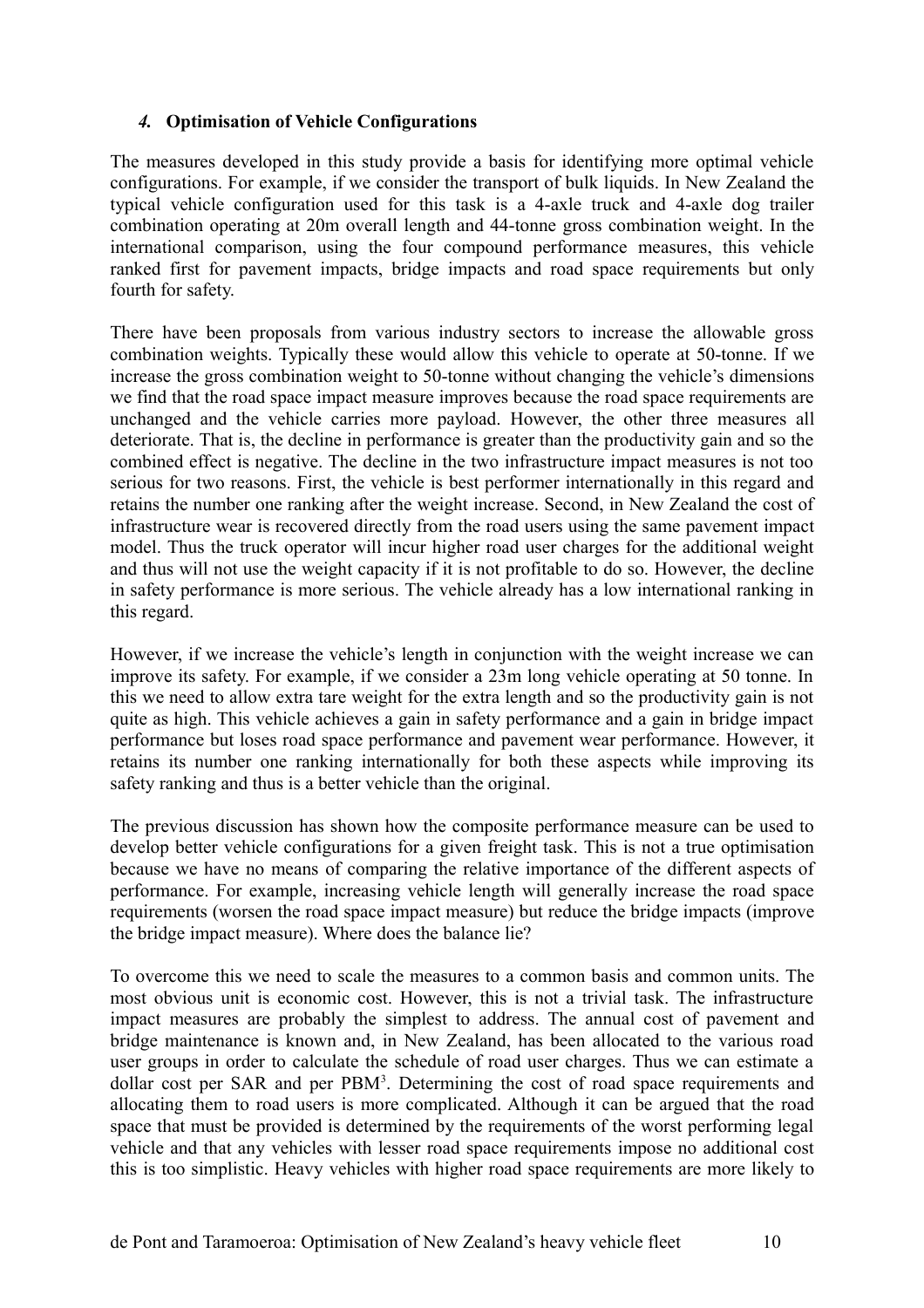cause damage to kerbing, pavement edges and roadside furniture which incurs costs. However, this is difficult to quantify and this has not been done. Safety is even more difficult to cost. In New Zealand, government agencies use a social cost of crashes (Ministry of Transport, 2009) to undertake cost-benefit analyses of road safety interventions. This value (currently \$3.53M for a fatality) is determined by public survey and represents the amount the public is "willing- to-pay" to prevent a crash. However, these values are much lower than the economic benefits the public "willing-to-accept" for an additional crash. In practice, it is rare that any measure is introduced that can be shown to decrease safety even if there were substantial benefits. To assign a dollar value to the safety impact measure we first need to determine the effect of the safety impact score on crash rates which is very difficult and then we need to apply the costs associated with the crashes in a non-linear way so that the effect of an increase in crash rate is not just the opposite of the effect of a reduction in crash rate.

These issues have not yet been resolved.

## *5.* **Conclusions**

This study has developed heuristic composite performance measures for comparing categories of performance of different vehicles. These measures were applied to the typical vehicles used for each of six transport tasks in five jurisdictions. This enabled us to compare the performance of New Zealand vehicles with those used for the same freight task elsewhere.

In most respects the New Zealand vehicles performed very well compared to their international counterparts. The main aspect of performance where they were not so strong was safety, although on an overall ranking they were in second place.

The composite performance measures provide a mechanism for developing vehicle configurations with better performance and hence moving closer to the optimal vehicle for the task. However, for true optimisation it is necessary to scale the composite performance measures and convert them to a common unit of measure so that the trade-offs between them can be reasonably compared. Significant further work is required to achieve this.

## *6.* **References**

- Arnold, G., Steven, B., Alabaster, D., Fussell, A. (2005). "Effect on pavement wear of an increase in mass limits for heavy vehicles - Stage 3." Research Report 279, Land Transport New Zealand, Wellington.
- Austroads (2004). "Pavement Design A Guide to the Structural Design of Road Pavements." Pavement Technology Series. Sydney: Austroads. 203pp.
- de Pont, J.J., Mueller T.H., Baas P.H. and Edgar J.P. (2000) "Performance measures and crash rates". 6th International Symposium on Heavy Vehicle Weights and Dimensions. Saskatoon, Saskatchewan, Canada. 18–22 June 2000. p1–10.
- Fancher, P. and Winkler, C. (2007), "Directional performance issues in evaluation and design of articulated heavy vehicles", Vehicle System Dynamics, 45(7-8), 607-647.
- Highway Research Board, (1961). "The AASHO Road Test", Highway Research Board, Special Report 61A, pp 56 (National Academy of Sciences: Washington, D.C.).
- Land Transport Safety Authority (LTSA) (2002) "Land Transport Rule: Vehicle Dimensions and Mass 2002 – Rule 41001". Wellington: Land Transport Safety Authority. 117pp.